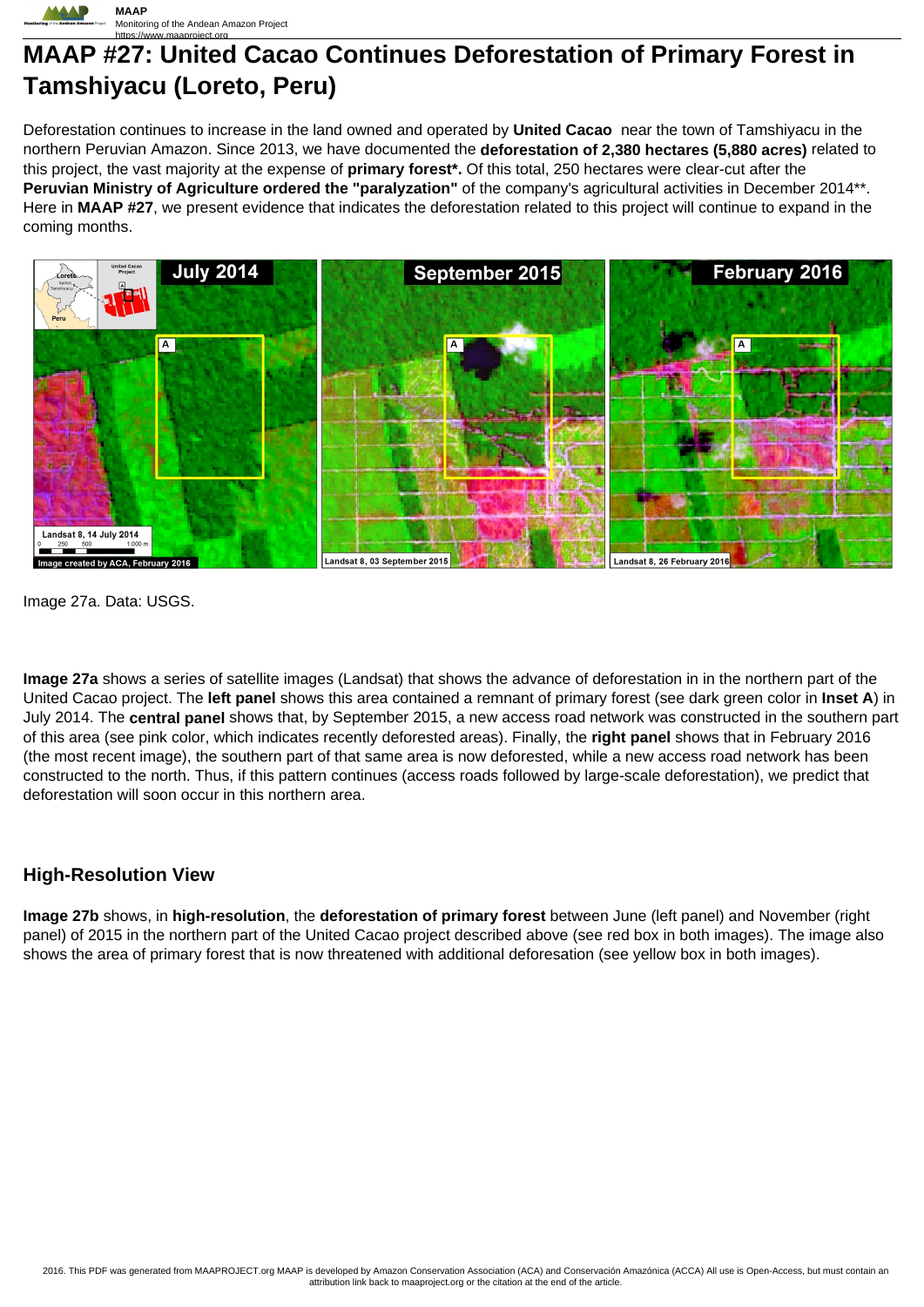

Image 27b. Data: WorldView-3 from Digital Globe (NextView).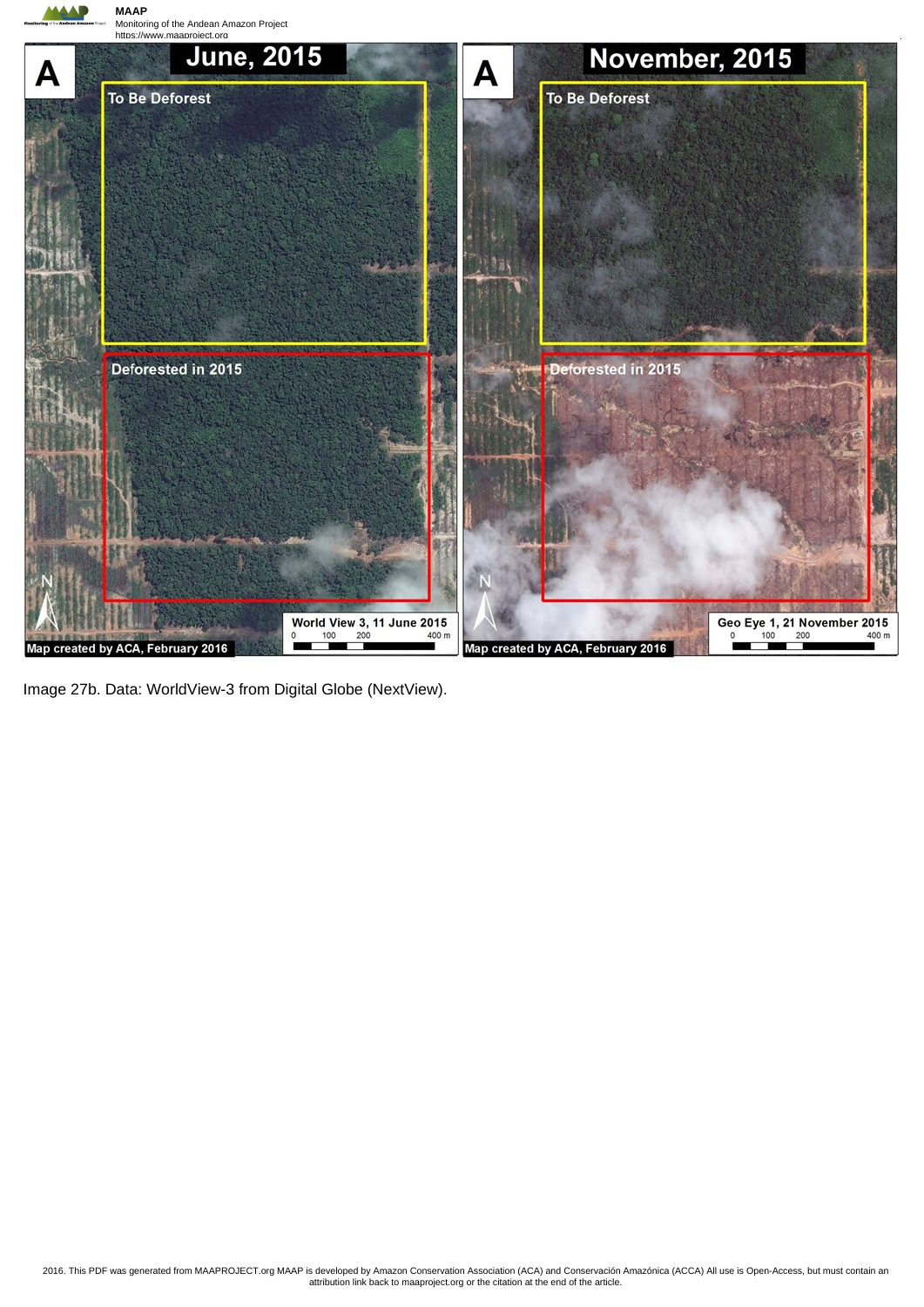

Data: PNCB/MINAM, Hansen/UMD/Google/USGS/NASA, Hansen et al 2016 (ERL)\*\*\*

## **Deforestation Trend**

The graph to the right shows the **trend of accumulated deforestation** in the United Cacao project area between 2012 and February 2016. The company began operations in early 2013, the same year as the large increase in deforestation. Also note that deforestation increased in 2015 despite the Ministry of Agriculture's "paralyzation" order in late 2014.

# **GLAD weekly alerts**

It is worth emphasizing how quickly and precisely the new GLAD weekly alert system picked up the new access road construction in 2016 (see Image 27c). Also, [click here to see this view on Global Forest Watch](http://bit.ly/1ppNRG3).